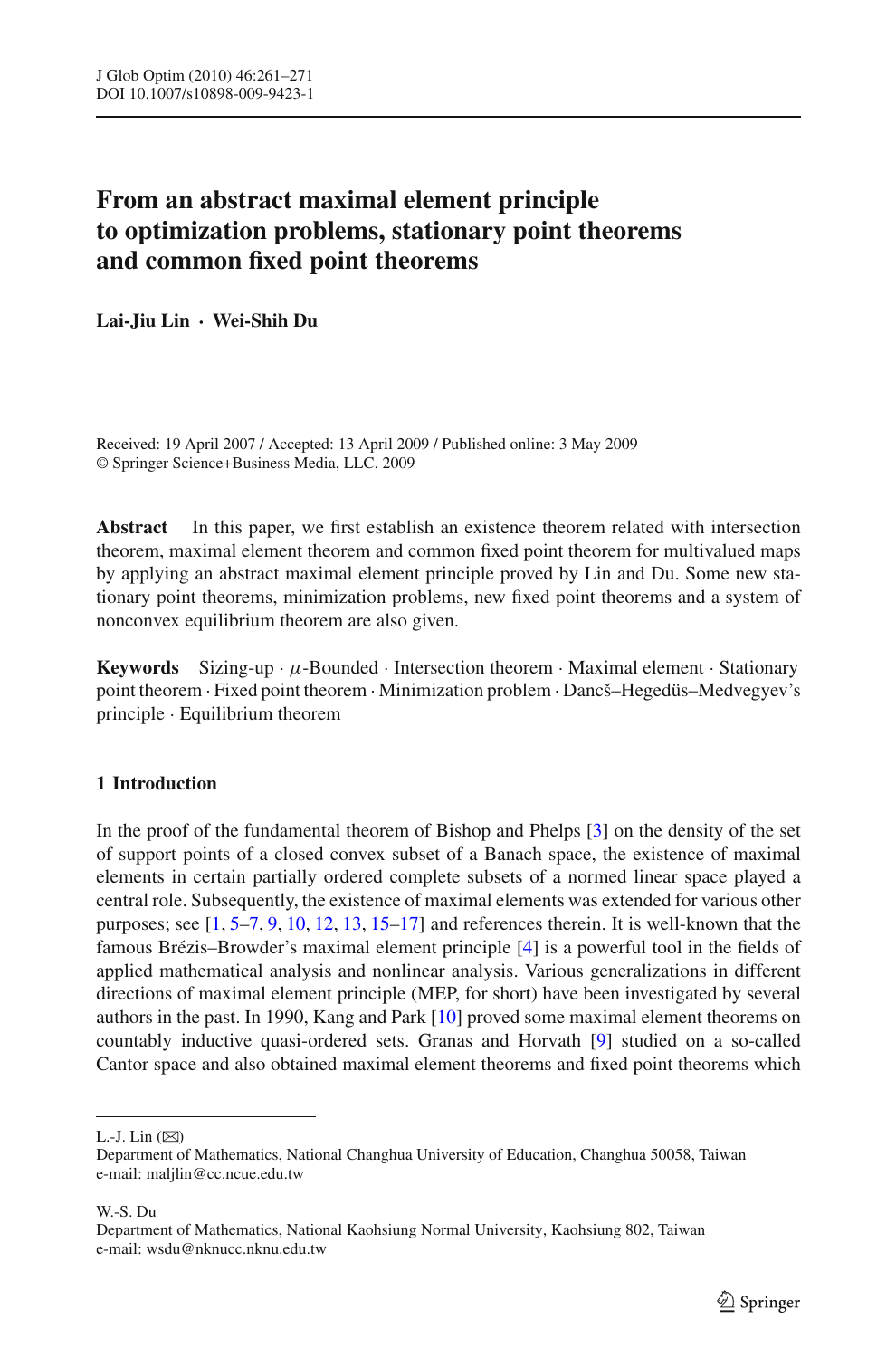can be applied to Ekeland's variational principle and their equivalent formulations in complete metric spaces. Park [\[15\]](#page-10-8) also gave generalized forms of Ekeland's principle and its six equivalents. In [\[12](#page-10-6)], the authors also obtained a vectorial version of Ekeland's variational principle and maximal element theorem, a nonconvex minimax theorem and nonconvex (vectorial) equilibrium theorems. However, few authors are concerned about a sufficient condition for the existence of an upper bound for a nondecreasing sequence on a quasi-ordered set. Motivated by this reason, Lin and Du [\[13\]](#page-10-7) first introduced notions of sizing-up function and  $\mu$ -bounded quasi-ordered set to describe and establish abstract MEP, and then they established several different versions of generalized Ekeland's variational principle and MEP; for more detail, see [\[7](#page-10-3), [13\]](#page-10-7).

It is well-known that the primitive Ekeland's variational principle is equivalent to the Caristi's fixed point theorem, to the Takahashi's nonconvex minimization theorem, to the drop theorem, and to the petal theotrm; for detail, one can refer to [\[7](#page-10-3), [9](#page-10-4)[–12](#page-10-6), [15](#page-10-8), [18](#page-10-11)]. In 1983, Dancš et al. [\[6](#page-10-12)] proved the following existence theorem of stationary points for a generated dynamical system which is forceful tools in applied mathematical analysis.

**Dancš–Hegedüs–Medvegyev's principle** [\[6](#page-10-12)] Let (*X*, *d*) be a complete metric space and  $\Gamma: X \to 2^X$  a multivalued map with nonempty values. Suppose that the following conditions are satisfied:

- (1) for each  $x \in X$ , we have  $x \in \Gamma(x)$  and  $\Gamma(x)$  is closed;
- (2)  $x, y \in X$  with  $y \in \Gamma(x)$  implies  $\Gamma(y) \subseteq \Gamma(x)$ ;
- (3) for any  $\{x_n\} \subset X$  with  $x_{n+1} \in \Gamma(x_n)$  for each  $n \in \mathbb{N}$ , we have  $\lim_{n \to \infty} d(x_n, x_{n+1}) = 0$ .

Then there exists  $v \in X$  such that  $\Gamma(v) = \{v\}.$ 

Recently, Lin and Chuang [\[14](#page-10-13)] studied the existence theorem of variational disclusion and inclusion problems in the Ekeland's sense by using Dancš–Hegedüs–Medvegyev's principle. By these existence results, Lin and Chuang studied the existence results of some variants of variational intersection and inclusion problems in the Ekeland's sense and the existence results of variants of set valued vectorial Ekeland's variational principle. Their results and approaches were different from any existence theorems for generalized variational inclusion and disclusion problems. For details, see [\[14\]](#page-10-13) and references therein.

In this paper, we establish an existence theorem related with intersection theorem, maximal element theorem and common fixed point theorem for multivalued maps by applying an abstract maximal element principle proved by Lin and Du [\[7](#page-10-3), [13](#page-10-7)]. Some new stationary point Theorems, minimization problems, new fixed point theorems and a system of nonconvex equilibrium theorem in metric spaces and uniform spaces are also given.

### **2 Preliminaries**

The following notations related to binary relations on a nonempty set *X* will be used in this paper. For subsets  $V, U$  of  $X \times X$ , define

$$
\Delta = \{(x, x) : x \in X\} \quad \text{(the diagonal of } X \times X),
$$
\n
$$
U[x] = \{y \in X : (x, y) \in U\} \quad \text{(the entourage of } x \in X),
$$
\n
$$
U^{-1} = \{(x, y) \in X \times X : (y, x) \in U\}
$$

and

$$
U \circ V = \{(x, y) \in X \times X : (z, y) \in U \text{ and } (x, z) \in V \text{ for some } z \in X\}.
$$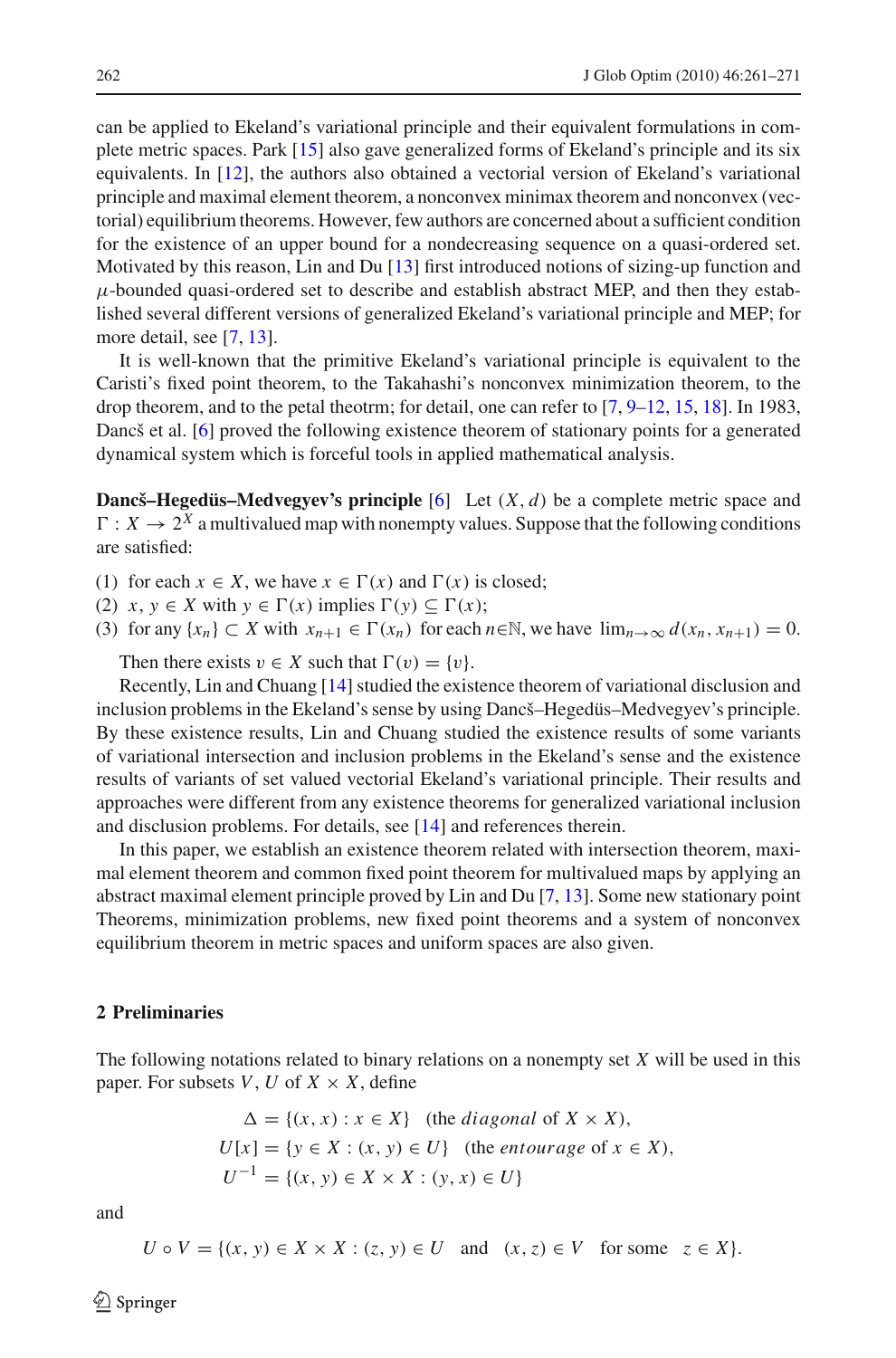A *uniform space*  $(X, U)$  is a nonempty set X endowed with a uniformity U and satisfies the following conditions:

 $(u1) \Delta \subseteq V$  for any  $V \in U$ ;

- (*u*2) if  $V_1, V_2 \in \mathcal{U}$ , then there exists  $W \in \mathcal{U}$  such that  $W \subset V_1 \cap V_2$ ;
- (*u*3) if  $V \in \mathcal{U}$ , then there exists  $W \in \mathcal{U}$  such that  $W \circ W^{-1} \subset V$ ;
- $(u4)$  if *V* ∈ *U* and *V* ⊂ *W* ⊂ *X* × *X*, then *W* ∈ *U*.

Two points *x* and *y* of *X* are said to be *V*-*close* whenever  $(x, y) \in V$  and  $(y, x) \in V$ . Denote by  $\mathbb R$  and  $\mathbb N$  the set of real numbers and the set of positive integers, respectively. A sequence  $\{x_n\}_{n\in\mathbb{N}}$  in *X* is called a *Cauchy sequence* for *U* ((*U*)- *Cauchy sequence*, for short) if for any  $V \in \mathcal{U}$ , there exists  $\ell \in \mathbb{N}$  such that  $x_n$  and  $x_m$  are *V*-close for  $n, m \geq \ell$ . A nonempty subset *C* of *X* is said to be *sequentially* (*U*)-*complete* if every (*U*)-Cauchy sequence in *C* converges. A uniformity *U* defines a unique topology  $\tau(\mathcal{U})$  on *X*. A uniform space  $(X, \mathcal{U})$  is said to be *Hausdorff* if and only if the intersection of all the  $V \in U$  reduces to the diagonal  $\Delta$  of *X*, that is, if  $(x, y) \in V$  for all  $V \in U$  implies  $x = y$ . This guarantees the uniqueness of limits of sequences.

Let *X* be a nonempty set and " $\leq$ " a quasi-order (preorder or pseudo-order; that is, a reflexive and transitive relation) on *X*. Then  $(X, \leq)$  is called a quasi-ordered set. A function ϕ : *X* → (−∞,∞] is called to be -*nonincreasing* (resp. *strictly* -*nonincreasing*) if *x*, *y* ∈ *X* with *x*  $\leq$  *y* implies  $\varphi$ (*x*)  $\geq \varphi$ (*y*) (resp.  $\varphi$ (*x*)  $> \varphi$ (*y*)). An element *v* in *X* is called a *maximal element* of *X* if there is no element *x* of *X*, different from *v*, such that  $v \leq x$ . Let  $(X, d, \leq)$  be a metric space on which a quasi-order order  $\leq$  is defined. A sequence  $\{x_n\}_{n\in\mathbb{N}}$ is called *nondecreasing* (resp. *nonincreasing*) if  $x_n \leq x_{n+1}$  (resp.  $x_{n+1} \leq x_n$ ) for each *n* ∈ N. A nonempty subset *M* of *X* is said to be *sequentially*  $\le$ -*complete* if every nondecreasing Cauchy sequence in *M* converges. Let *D* be a nonempty subset of a quasi-ordered set  $(X, \leq)$  with a uniformity *U* on *X*. *D* is said to be *sequentially*  $(U, \leq)$ *-complete* if every nondecreasing  $(U)$ -Cauchy sequence in *D* converges.

A point v in *X* is a fixed point of a multivalued map  $T : X \to 2^X$  if  $v \in T(v)$ . The set of fixed points of *T* is denoted by  $\mathcal{F}(T)$ .

The notion of sizing-up function, first introduced in Lin and Du [\[7,](#page-10-3) [13\]](#page-10-7), is given below, and examples can be found in [\[7](#page-10-3), [13\]](#page-10-7).

**Definition 2.1** [\[7](#page-10-3), [13](#page-10-7)] Let *X* be a nonempty set. A function  $\mu : 2^X \to [0, \infty]$  defined on the power set  $2^X$  of X is called *sizing-up* if it satisfies the following properties:

 $(\mu 1)$   $\mu(\emptyset) = 0;$  $(\mu 2)$   $\mu(A) \leq \mu(B)$  if  $A \subseteq B$ .

Now, we introduce the concept of smart sizing-up function.

**Definition 2.2** Let *X* be a nonempty set.

(a) A sizing-up function  $\mu: 2^X \to [0, \infty]$  is called *smart* if ( $\mu$ 3) holds, where

 $(\mu 3)$   $\mu({x, y}) > 0$  for any  $x, y \in X$  with  $x \neq y$ .

*Example*

(a) Let *X* be a nonempty set. Define  $\mu : 2^X \to [0, \infty]$  by

$$
\mu(A) = \begin{cases} 0, & \text{if } A = \emptyset; \\ 1, & \text{if } A \neq \emptyset. \end{cases}
$$

Then  $\mu$  is a smart sizing-up function.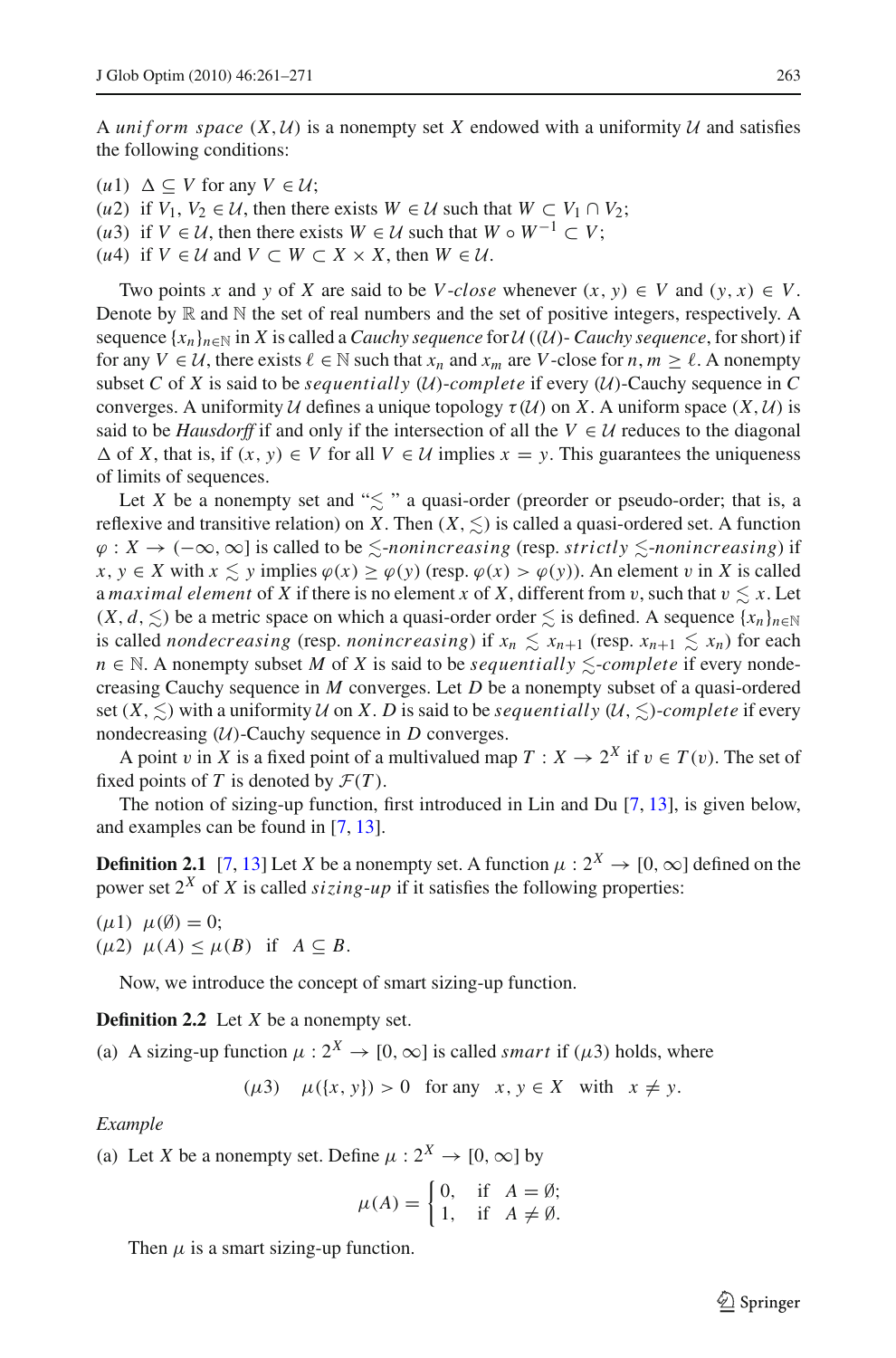(b) Let *X* be a finite set with  $\sharp(X) \in \mathbb{N}$ , where  $\sharp(X)$  is the cardinal number of *X*. Define  $\mu: 2^X \to [0, \infty]$  by

$$
\mu(A) = \sharp(A) \quad \text{for each } A \in 2^X.
$$

Then  $\mu$  is a smart sizing-up function.

- (c) Let  $(X, d)$  be a metric space. Then the function  $\mu_d : 2^X \to [0, \infty]$  defined by  $\mu_d(A) :=$ *diam*(*A*) (the diameter of  $A \subset X$ ) is a smart sizing-up function.
- (d) Let *X* be a nonempty set and  $f : X \to \mathbb{R}$  be a function with  $f(x) \neq f(y)$  if  $x \neq y$ . Then  $\mu: 2^X \rightarrow [0, \infty]$  defined by

$$
\mu(A) = \begin{cases} 0, & \text{if } A = \emptyset; \\ \sup\{|f(x) - f(y)| : x, y \in A\}, & \text{if } A \neq \emptyset. \end{cases}
$$

is a smart sizing-up function.

**Definition 2.3** [\[7](#page-10-3), [13](#page-10-7)] Let *X* be a nonempty set and  $\mu$  :  $2^X \rightarrow [0, \infty]$  a sizing-up function. A multivalued map  $T: X \to 2^X$  with nonempty values is said to be of *type*  $(\mu)$  if for each  $x \in X$  and  $\varepsilon > 0$ , there exists a  $y = y(x, \varepsilon) \in T(x)$  such that  $\mu(T(y)) \leq \varepsilon$ .

**Definition 2.4** [\[7](#page-10-3), [13](#page-10-7)] A quasi-ordered set  $(X, \leq)$  with a sizing-up function  $\mu : 2^X \rightarrow$ [0,  $\infty$ ], denoted by  $(X, \leq, \mu)$ , is said to be *µ*-*bounded* if every nondecreasing sequence  $x_1 \leq x_2 \leq \cdots \leq x_n \leq x_{n+1} \leq \cdots$  in *X* satisfying

$$
\lim_{n\to\infty}\mu(\{x_n,x_{n+1},\ldots\})=0
$$

has an upper bound.

#### **3 Nonlinear existence theorems induced by an abstract MEP**

<span id="page-3-0"></span>The following abstract maximal element principle was established by Lin and Du in [\[7,](#page-10-3) [13\]](#page-10-7).

**Theorem 3.1** [\[7,](#page-10-3) [13\]](#page-10-7) *Let*  $(X, \leq, \mu)$  *be a*  $\mu$ *-bounded quasi-ordered set with a sizing-up function*  $\mu : 2^X \rightarrow [0, \infty]$ *. For each*  $x \in X$ *, let*  $S : X \rightarrow 2^X$  *be defined by*  $S(x) = \{y \in X :$  $x \leq y$ *}. If S is of type* ( $\mu$ )*, then for each*  $x_0 \in X$ *, there exists a nondecreasing sequence*  $x_0 \leq x_1 \leq x_2 \leq \cdots$  *in X and*  $v \in X$  *such that* 

- (i) v *is an upper bound of*  $\{x_n\}_{n=0}^{\infty}$ ;
- $\overrightarrow{\text{(ii)}}$   $S(v) \subseteq \bigcap_{n=0}^{\infty} S(x_n);$
- (iii)  $\mu(\bigcap_{n=0}^{\infty} S(x_n)) = \mu(S(v)) = 0.$

*Applying Theorem[3.1,](#page-3-0) we first establish the following existence theorem related with intersection theorem, maximal element theorem and common fixed point theorem for multivalued maps.*

<span id="page-3-1"></span>**Theorem 3.2** *Let*  $(X, \leq, \mu)$  *be a*  $\mu$ *-bounded quasi-ordered set with a sizing-up function*  $\mu$  :  $2^X \rightarrow [0, \infty]$ *. For each*  $x \in X$ *, let*  $S : X \rightarrow 2^X$  *be defined by*  $S(x) = \{y \in X : x \leq y\}$ *.* Let  $\Lambda$  be any index set. For each  $j \in \Lambda$ , let  $H_j : X \multimap X$  be a multivalued map with nonempty *values such that*  $H_j(x) \cap S(x) \neq \emptyset$  *for all*  $x \in X$ . If S is of type  $(\mu)$  and assume further that  $\mu$  *is smart, then for each*  $x_0 \in X$ *, there exists a nondecreasing sequence*  $x_0 \leq x_1 \leq x_2 \leq \cdots$ *in*  $X$  *and*  $v \in X$  *such that*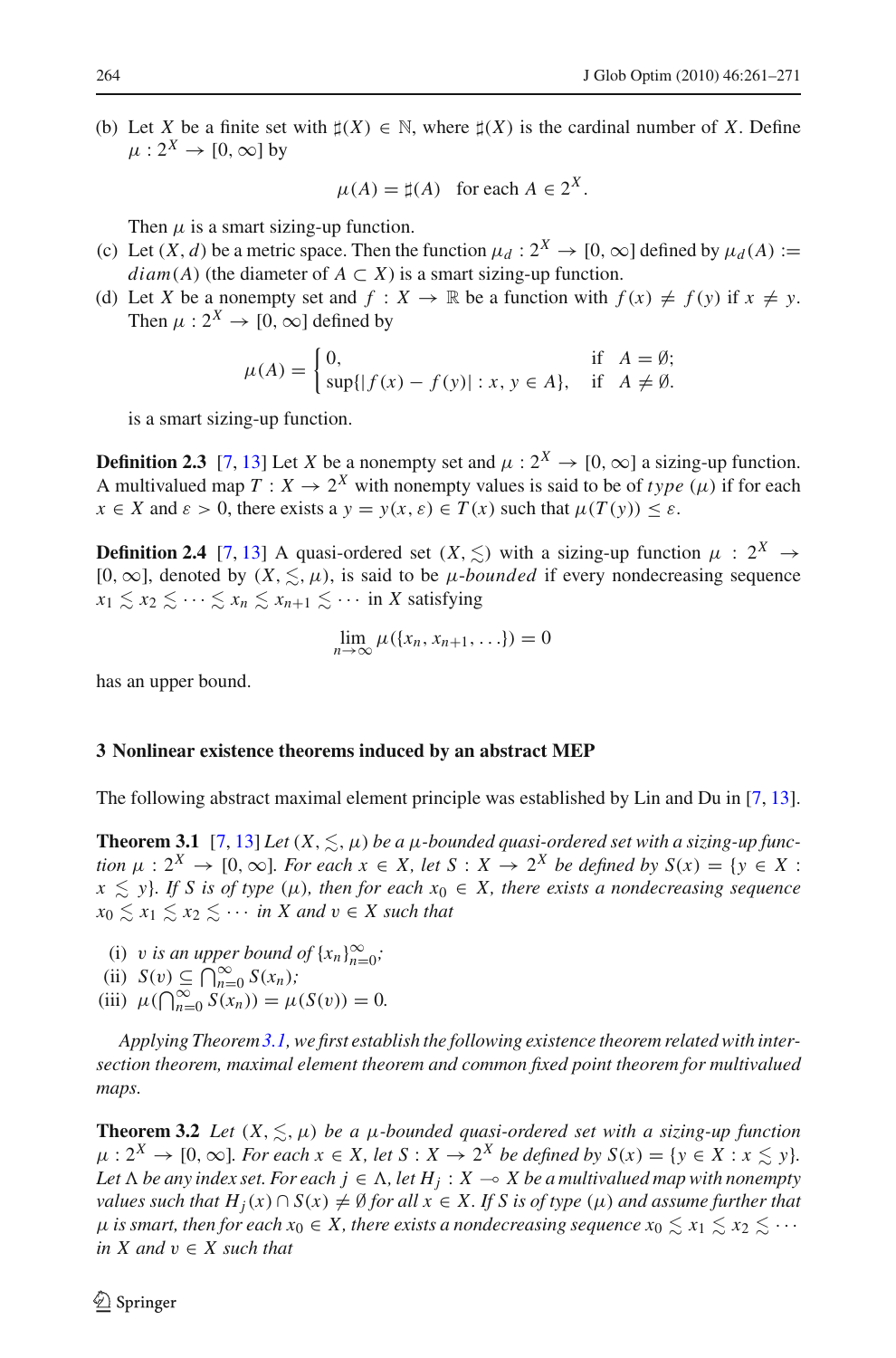- (i) v is an upper bound of  $\{x_n\}_{n=0}^{\infty}$ ;
- (ii)  $\bigcap_{n=0}^{\infty} S(x_n) = S(v) = \{v\};$
- (iii)  $\mu(\bigcap_{n=0}^{\infty} S(x_n)) = \mu(S(v)) = 0.$
- (iv) v *is a maximal element of X.*
- (v)  $v \in \bigcap_{j \in \Lambda} H_j(v)$ .

*Proof* By Theorem 3.1, for each  $x_0 \in X$ , there exists a nondecreasing sequence  $x_0 \leq x_1 \leq x_2$  $x_2 \leq \cdots$  in *X* such that the conclusions (i) and (iii) hold. Moreover, we have,

$$
v \in S(v) \subseteq \bigcap_{n=0}^{\infty} S(x_n). \tag{*}
$$

<span id="page-4-0"></span>Now, we claim that  $\bigcap_{n=0}^{\infty} S(x_n) = \{v\}$ . Suppose that there exists  $u \in \bigcap_{n=0}^{\infty} S_n(x_n)$  with  $u \neq v$ . Thus, by ( $\mu$ 2) and ( $\mu$ 3), we have,

$$
0 < \mu(\{u, v\}) \leq \mu\left(\bigcap_{n=0}^{\infty} S(x_n)\right) = 0,
$$

which is a contradiction. Hence  $\bigcap_{n=1}^{\infty} S(x_n) = \{v\}$ . The conclusion (ii) follows from (\*) and  $\bigcap_{n=1}^{\infty} S(x_n) = \{v\}$ . To see (iv) if  $v \leq w$  for some  $w \in X$  with  $w \neq v$ , then  $x \leq w$  for all  $\bigcap_{n=0}^{\infty} S(x_n) = \{v\}$ . To see (iv), if  $v \lesssim w$  for some  $w \in X$  with  $w \neq v$ , then  $x_n \lesssim w$  for all  $n \in \mathbb{N} \cup \{0\}$  or  $w \in \bigcap_{n=0}^{\infty} S(x_n)$ . By  $(\mu 2)$  and  $(\mu 3)$ , it follows that

$$
0 < \mu(\lbrace v, w \rbrace) \leq \mu\left(\bigcap_{n=0}^{\infty} S(x_n)\right) = 0,
$$

which leads a contradiction. Hence v is a maximal element of *X*. Since  $S(v) \cap H_i(v) \neq \emptyset$ for any  $j \in \Lambda$  and  $S(v) = \{v\}$ , we obtain  $v \in \bigcap_{j \in \Lambda} H_j(v)$  and (v) is proved.

<span id="page-4-2"></span>**Theorem 3.3** *Let*  $(X, d)$  *be a complete metric space and*  $\Gamma : X \to 2^X$  *a multivalued map with nonempty values. Suppose that the following conditions are satisfied:*

- (i) *for each*  $x \in X$ *, we have*  $x \in \Gamma(x)$  *and*  $\Gamma(x)$  *is closed*;
- (ii)  $x, y \in X$  with  $y \in \Gamma(x)$  implies  $\Gamma(y) \subseteq \Gamma(x)$ ;
- (iii) *for any*  $\{x_n\} \subset X$  *with*  $x_{n+1} \in \Gamma(x_n)$  *for each*  $n \in \mathbb{N}$ *, we have*  $\lim_{n \to \infty} d(x_n, x_{n+1}) = 0$ *.*

*Then there exists a quasi-order*  $\lesssim$  *and a smart sizing-up function*  $\mu : 2^X \to [0, \infty]$  *such that*  $(X, \leq, \mu)$  *is a*  $\mu$ *-bounded quasi-ordered set.* 

*Proof* Let  $\mu_d$  :  $2^X \to [0, \infty]$  be defined by  $\mu_d(A) := diam(A)$  for  $A \subset X$ . Then  $\mu_d$  is a smart sizing-up function. Define a binary relation  $\leq$ <sub>( $\Gamma$ )</sub> on *X* by

$$
x \lesssim_{(\Gamma)} y \iff y \in \Gamma(x).
$$

It is easy to see that  $\leq_{(\Gamma)}$  is a quasi-order from conditions (i) and (ii) and  $S(x) = \{y \in X :$  $x \leq_{(\Gamma)} y$  =  $\Gamma(x)$ . We claim that *S* is of type ( $\mu_d$ ). Let  $x \in M$  and  $\varepsilon > 0$  be given. Then there exists  $n_1 \in \mathbb{N}$ , such that  $\frac{1}{2^{n_1}} < \frac{\varepsilon}{4}$ . Define a function  $\tau : X \to \mathbb{R}$  by

$$
\tau(x) = \inf_{y \in S(x)} [-d(x, y)].
$$

<span id="page-4-1"></span>Hence

$$
0 \le d(x, y) \le -\tau(x) \quad \text{for all} \quad y \in S(x). \tag{3.1}
$$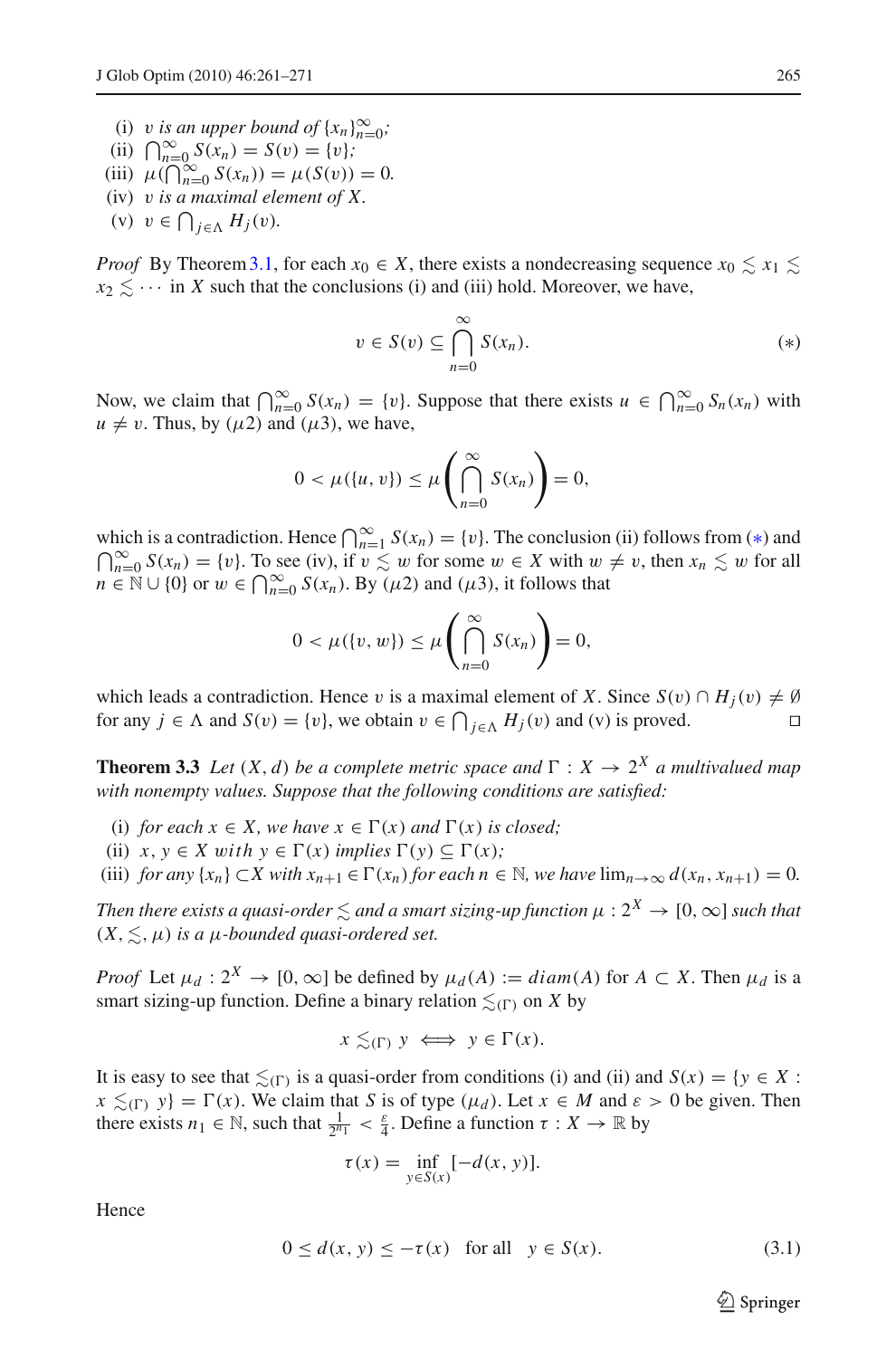Note that  $\tau(u) > -\infty$  for some  $u \in X$ . Indeed, suppose to the contrary that  $\tau(x) = -\infty$ for each  $x \in X$ . Take  $z_1 \in X$ . Thus  $\tau(z_1) = \inf_{y \in S(z_1)}[-d(z_1, y)] < -1$ . Hence there exists  $z_2$  ∈  $S(z_1)$  such that  $-d(z_1, z_2)$  < −1 or  $d(z_1, z_2)$  > 1. Since  $\tau(z_2)$  < −2, there exists  $z_3 \in S(z_2)$  such that  $d(z_2, z_3) > 2$ . Continuing in the process, we obtain a sequence  $\{z_n\} \subset X$ , such that for each  $n \in \mathbb{N}$ ,

- $z_{n+1} \in S(z_n) = \Gamma(z_n)$ ;
- $d(z_n, z_{n+1}) > n$ .

So, we have  $\lim_{n\to\infty} d(z_n, z_{n+1}) = \infty$  which contracts with the condition (iii). Therefore there exists  $u \in X$  such that  $\tau(u) > -\infty$ . Let  $x_1 = u$ . Choose  $x_2 \in S(x_1)$  such that

$$
-d(x_1, x_2) \leq \tau(x_1) + \frac{1}{2}.
$$

Since *S*(*x*<sub>2</sub>) ⊂ *S*(*x*<sub>1</sub>) from (ii), we have

$$
\tau(x_1) = \inf_{y \in S(x_1)} [-d(x_1, y)]
$$
  
\n
$$
\leq \inf_{y \in S(x_2)} [-d(x_1, y)]
$$
  
\n
$$
\leq \inf_{y \in S(x_2)} [-d(x_2, y) + d(x_2, x_1)]
$$
  
\n
$$
= \tau(x_2) + d(x_1, x_2).
$$

So  $\tau(x_2) > -\infty$ . Let  $k \in \mathbb{N}$  and assume that  $x_k \in X$  is already known. Then, one can choose  $x_{k+1} \in S(x_k)$  such that

$$
-d(x_k, x_{k+1}) \leq \tau(x_k) + \frac{1}{2^k}.
$$

By induction, we obtain a nondecreasing sequence  $x_1 \leq_{(\Gamma)} x_2 \leq_{(\Gamma)} \cdots$  in *X* such that  $x_{n+1} \in S(x_n)$  and

$$
-d(x_n, x_{n+1}) \le \tau(x_n) + \frac{1}{2^n}.
$$
\n(3.2)

<span id="page-5-0"></span>By (iii), we have  $\lim_{n\to\infty} d(x_n, x_{n+1}) = 0$ . Then there exists  $n_2 \in \mathbb{N}$ , such that  $d(x_n, x_{n+1})$  <  $\frac{8}{8}$  whenever  $n \in \mathbb{N}$  with  $n \ge n_2$ . On the other hand, since  $S(x_{n+1}) \subseteq S(x_n)$  for all  $n \in \mathbb{N}$ , we have,

$$
\tau(x_n) = \inf_{y \in S(x_n)} [-d(x_n, y)]
$$
  
\n
$$
\leq \inf_{y \in S(x_{n+1})} [-d(x_n, y)]
$$
  
\n
$$
\leq \inf_{y \in S(x_{n+1})} [-d(x_{n+1}, y) + d(x_{n+1}, x_n)]
$$
  
\n
$$
= \tau(x_{n+1}) + d(x_n, x_{n+1}).
$$

By  $(3.2)$ , we obtain

$$
\tau(x_{n+1}) \geq -2d(x_n, x_{n+1}) - \frac{1}{2^n}, \quad n \in \mathbb{N}.
$$

Let  $n_3 = \max\{n_1, n_2\}$ . Hence,

$$
0 \leq -\tau(x_{n+1}) < \frac{\varepsilon}{2} \quad \text{for all} \quad n \geq n_3.
$$

 $\circledcirc$  Springer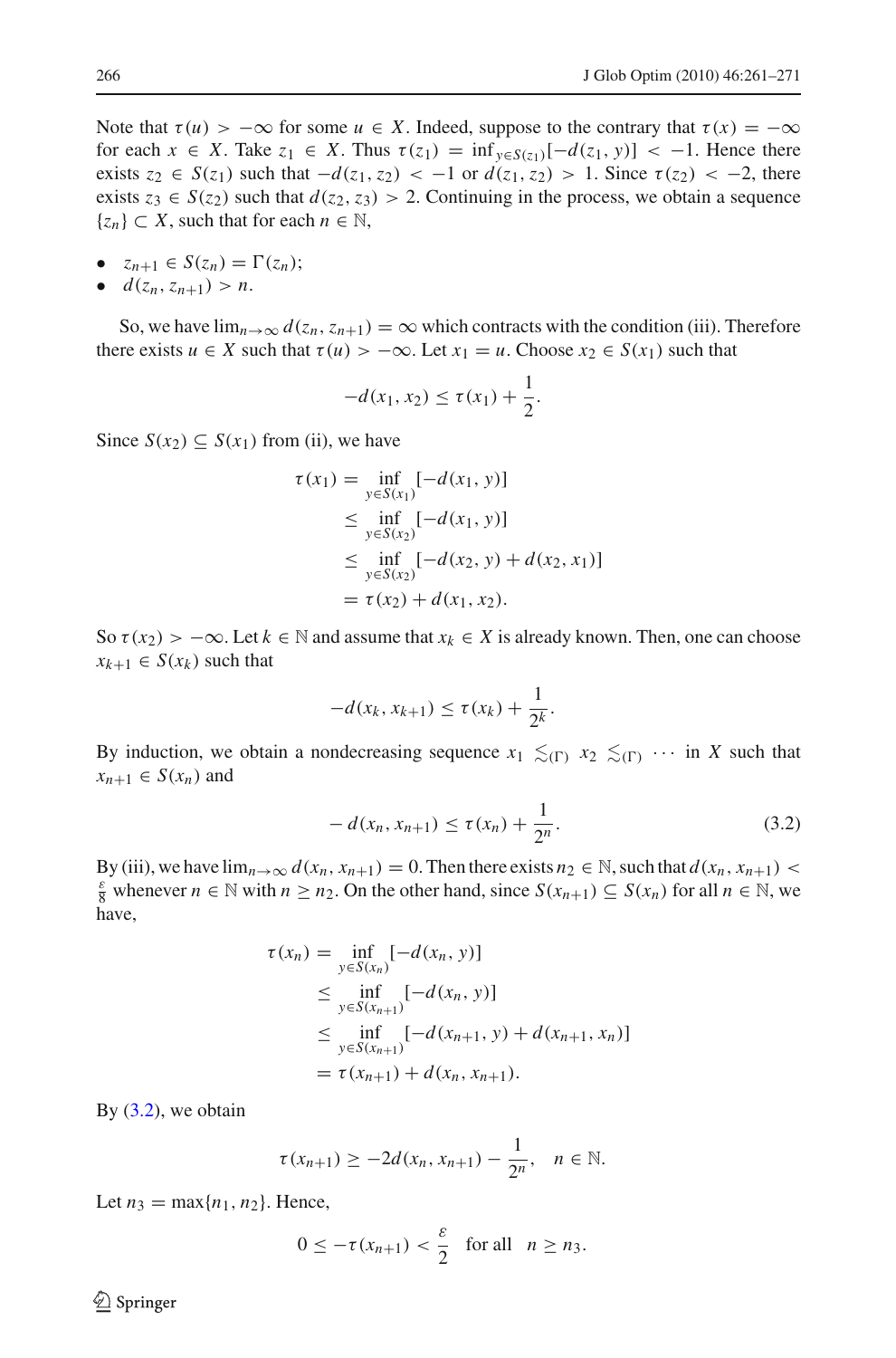Let  $y_x = x_{n_3+1}$ . Thus  $y_x \in S(x)$  and  $0 \le -\tau(y_x) < \frac{\varepsilon}{2}$ . If  $S(y_x)$  is a singleton, then  $\mu_d(S(y_x)) = 0 \le \varepsilon$ . Otherwise, if  $u, v \in S(y_x)$ , by [\(3.1\)](#page-4-1), we have

$$
d(u, v) \le d(u, y_x) + d(y_x, v)
$$
  
\n
$$
\le -2\tau(y_x)
$$
  
\n
$$
< \varepsilon,
$$

which implies  $\mu_d(S(y_x)) = diam(S(y_x)) \leq \varepsilon$  and *S* is of type  $(\mu_d)$ . Let  $z_1 \leq_{(\Gamma)} z_2 \leq_{(\Gamma)} \cdots$ be a nondecreasing sequence in *X* satisfying  $\lim_{n\to\infty} \mu_d(\{z_n, z_{n+1}, \ldots\}) = 0$ . Hence,  $\{z_n\}$ is a nondecreasing Cauchy sequence in *X*. By the completeness of *X*, there exists  $w \in X$ such that  $z_n \to w$  as  $n \to \infty$ . We want to prove that w is an upper bound of  $\{z_n\}_{n=1}^{\infty}$ . For each  $n \in \mathbb{N}$ , since  $z_m \in S(z_n)$  for all  $m \ge n$  and  $z_n \to w$  as  $n \to \infty$ , by the closedness of *S*(*z<sub>n</sub>*), we have  $w \in S(z_n)$ . Hence  $z_n \leq_{(\Gamma)} w$  for all  $n \in \mathbb{N}$  and w is an upper bound of  $\{z_n\}$ . Therefore  $(X, \leq_{(\Gamma)}, \mu_d)$  is a  $\mu_d$ -bounded quasi-ordered set.

*Remark 3.1* The famous Dancš-Hegedüs–Medvegyev's principle [\[6,](#page-10-12) [14\]](#page-10-13) can be proved by Theorem [3.3](#page-4-2) and the conclusion (ii) of Theorem [3.2.](#page-3-1)

Using Theore[m3.1,](#page-3-0) we can also present a simple proof of generalized Altman's principle [\[1\]](#page-10-1) improved by Kang and Park [\[10\]](#page-10-5) as follows. Please compare the following proof with Kang and Park's proof in [\[10\]](#page-10-5). Recall that an quasi-ordered set  $(X, \leq)$  is said to be *countably inducti*v*e* (in short, a *CIO* set) if every nondecreasing sequence has an upper bound (cf. [\[7](#page-10-3), [8](#page-10-14), [10](#page-10-5)]).

**Theorem 3.4** [\[10,](#page-10-5)Theorem 4] *Let*  $(X, \leq)$  *be a CIO set and*  $\ell : X \times X \to (-\infty, \infty]$  *a function. Suppose that*

- (i) *there exists a function*  $c: X \to \mathbb{R}$  *such that*  $c(x) \leq \ell(x, y) \leq 0$  *for all*  $x \in X$  *and y* ∈ *S*(*x*) := {*y* ∈ *X* : *x*  $\leq$  *y*}*;*
- (ii) *for any*  $x \in X$  *and*  $\varepsilon > 0$ *, there exists*  $y = y(x, \varepsilon) \in S(x)$  *such that*  $-\varepsilon \le c(z)$  *for all*  $z \in S(y)$ .

*Then for each*  $x \in X$ *, there exists*  $v \in S(x)$  *such that*  $\ell(v, z) = 0$  *for all*  $z \in S(v)$ *(i.e.,*  $v \in S(x)$  *is a*  $\ell$ *-maximal element; see [\[10\]](#page-10-5)).* 

*Proof* Define a sizing-up function  $\mu_{\ell} : 2^X \to [0, \infty]$  by

$$
\mu_{\ell}(A) = \begin{cases} 0, & \text{if } A = \emptyset; \\ \sup\{-\ell(x, y) : x \in A, y \in S(x)\}, & \text{otherwise.} \end{cases}
$$

Then for any  $x \in X$  and  $\varepsilon > 0$ , there exists  $y = y(x, \varepsilon) \in S(x)$  such that

$$
\mu_{\ell}(S(y)) = \sup \{-\ell(a, b) : a \in S(y), b \in S(a)\}
$$
  

$$
\leq \sup \{-c(a) : a \in S(y)\}
$$
  

$$
\leq \varepsilon.
$$

Hence, *S* is of type  $(\mu_{\ell})$ . Since every *CIO* set is a  $\mu_{\ell}$ -bounded quasi-ordered set with respect to any quasi-order  $\leq$  defined on *X*, by Theorem [3.1,](#page-3-0) for each  $x \in X$ ; there exists  $v \in X$  such that  $x \le v$  and  $\mu_{\ell}(S(v)) = 0$ . By the definition of  $\mu_{\ell}$ , for each  $x \in X$ , there exists  $v \in S(x)$ such that  $\ell(v, z) = 0$  for all  $z \in S(v)$ .

 $\mathcal{L}$  Springer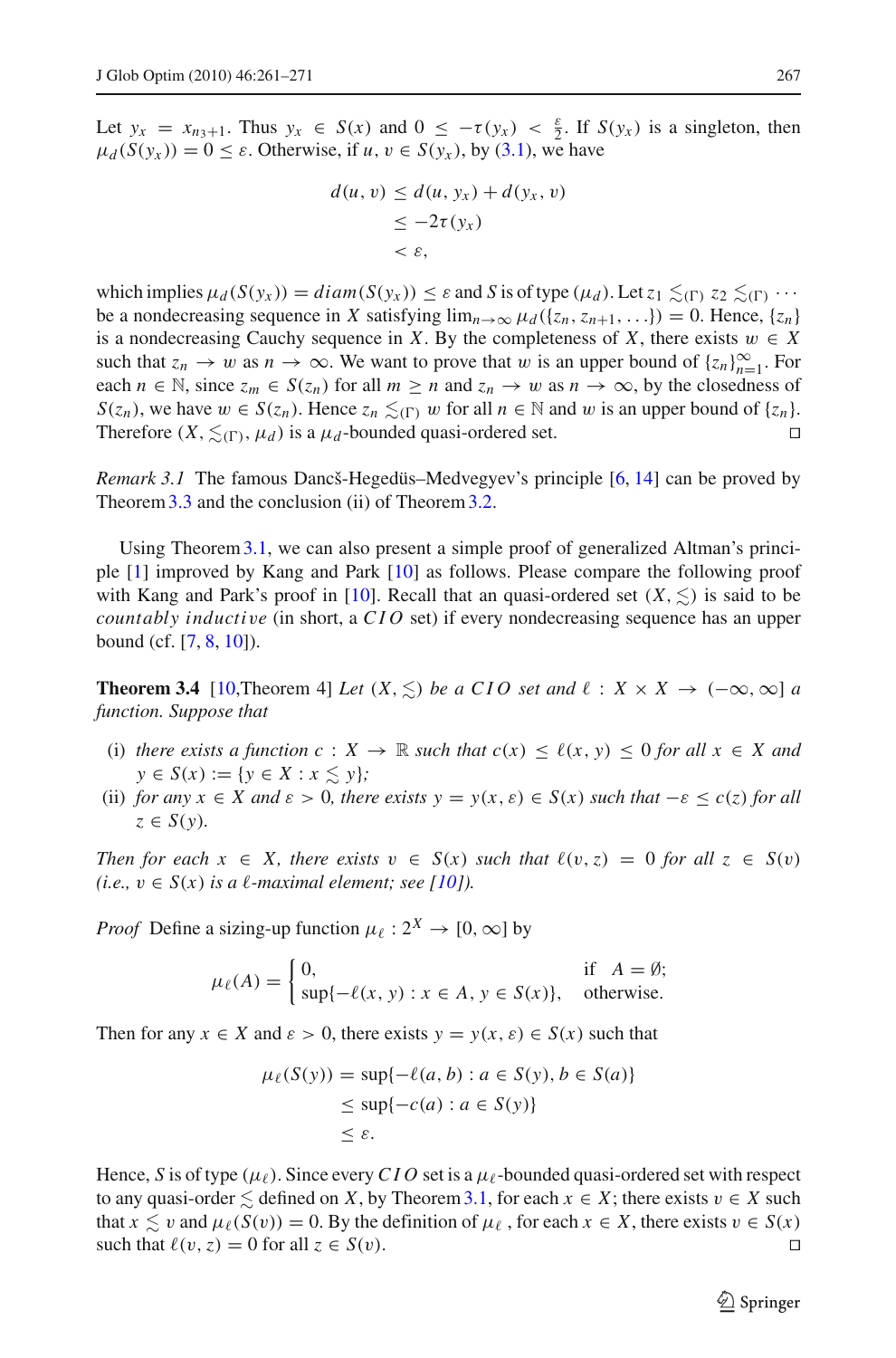## **4 Optimization problems and stationary point theorems in uniform spaces and metric spaces**

<span id="page-7-0"></span>We now present an existence theorem for a  $\mu$ -bounded quasi-ordered set.

**Theorem 4.1** *Let*  $(X, \leq)$  *be a quasi-ordered set,*  $U$  *a Hausdorff uniformity on*  $X, \kappa : X \rightarrow$  $(-∞, ∞]$  *a*  $\le$ -nonincreasing function and  $u \in X$  with  $\kappa(u) < ∞$ . Suppose  $M = \{x \in X\}$  $X: u \leq x$  *is a sequentially*  $(U, \leq)$ *-complete subset of X. Define*  $S_M: M \to 2^M$  *by SM*(*x*) = {*y* ∈ *M* : *x*  $\leq$  *y*}*. Assume that S<sub><i>M*</sub>(*x*) *is closed for any x* ∈ *M and the following conditions hold.*

- *(H1)* κ *is bounded below on M;*
- *(H2) for each V*  $\in$  *U, there exists*  $\delta = \delta(V) > 0$ *, such that x, y*  $\in$  *M with x*  $\leq$  *y and*  $\kappa(x) < \kappa(y) + \delta$  *implies*  $(x, y) \in V$ .

*Then there exists a sizing-up function*  $\mu$  :  $2^{\mathcal{M}} \rightarrow [0, \infty]$  *such that* 

- (a)  $S_M$  *is of type*  $(\mu)$ ;
- *(b)*  $(\mathcal{M}, \leq, \mu)$  *is a*  $\mu$ *-bounded quasi-ordered set.*

*Proof* Let  $\mathcal{D} = \{x \in X : \kappa(x) < \infty\}$ . Since  $u \in \mathcal{D}, \mathcal{D} \neq \emptyset$ . For each  $x \in \mathcal{M}$ , since  $\kappa$  is  $\leq$ -nonincreasing,  $\kappa(x) \leq \kappa(u) < \infty$ . Hence  $\mathcal{M} \subset \mathcal{D}$ . For each  $x \in \mathcal{M}$ , define  $\mu_{(x,k)} : 2^{\mathcal{M}} \to [0, \infty]$  by

$$
\mu_{(x,\kappa)}(A) = \begin{cases} 0, & \text{if } A = \emptyset; \\ \sup\{|\kappa(w) - \inf_{z \in S_{\mathcal{M}}(x)} \kappa(z)| : w \in A\}, & \text{otherwise.} \end{cases}
$$

Clearly,  $\mu(x, k)$  is a sizing-up function, for all  $x \in M$ . We first claim that  $S_M$  is of type  $(\mu(x, k))$ for all  $x \in M$ . Let  $x \in M$  and  $\varepsilon > 0$  be given. Then there exists  $y_x = y(x, \varepsilon) \in S_M(x)$ such that

$$
\kappa(y_x) < \inf_{z \in S_{\mathcal{M}}(x)} \kappa(z) + \varepsilon.
$$

For any  $a \in S_{\mathcal{M}}(\mathcal{Y}_x)$ , since  $\kappa$  is  $\leq$  -nonincreasing, we have,

$$
0 \le \kappa(a) - \inf_{z \in S_{\mathcal{M}}(x)} \kappa(z) \le \kappa(y_x) - \inf_{z \in S_{\mathcal{M}}(x)} \kappa(z) < \varepsilon,
$$

which implies  $\mu_{(x,\kappa)}(S_M(y_x)) \leq \varepsilon$  and hence  $S_M$  is of type  $(\mu_{(x,\kappa)})$ . Next, we will verify that for each  $x \in M$ ,  $(M, \leq, \mu(x, k))$  is a  $\mu(x, k)$ -bounded quasi-ordered set. Let  $x \in M$ be given and let  $c_1 \leq c_2 \leq \cdots \leq c_n \leq c_{n+1} \leq \cdots$  be a nondecreasing sequence in *M* satisfying

$$
0 = \lim_{n \to \infty} \mu_{(x,\kappa)}(\{c_n, c_{n+1}, \ldots\})
$$
  
= 
$$
\lim_{n \to \infty} \sup \left\{ \left| \kappa(w) - \inf_{z \in S_{\mathcal{M}}(x)} \kappa(z) \right| : w \in \{c_n, c_{n+1}, \ldots\} \right\}.
$$

So it follows that  $\lim_{n\to\infty} \kappa(c_n) = \inf_{z \in S_M(x)} \kappa(z)$ . Let  $V \in \mathcal{U}$  and choose  $W \in \mathcal{U}$  such that *W*  $\circ$  *W*<sup>−1</sup>  $\subset$  *V*. Thus, by (H2), there exists  $\delta = \delta(W) > 0$ , such that *x*, *y*  $\in$  *M* with  $x \leq y$ , and  $\kappa(x) < \kappa(y) + \delta$  implies  $(x, y) \in W$ . Let  $\zeta_x := \inf_{z \in S_M(x)} \kappa(z)$ . Then there exists  $n_0 \in \mathbb{N}$  such that  $\zeta_x - \frac{1}{2}\delta \le \kappa(c_n) < \zeta_x + \frac{1}{2}\delta$  for all  $n \in \mathbb{N}$  with  $n \ge n_0$ . For  $m, n \in \mathbb{N}$ with  $m > n > n_0$ , we have,

$$
\kappa(c_n)-\kappa(c_m)\leq \kappa(c_n)-\zeta_x+\frac{1}{2}\delta<\delta,
$$

 $\mathcal{L}$  Springer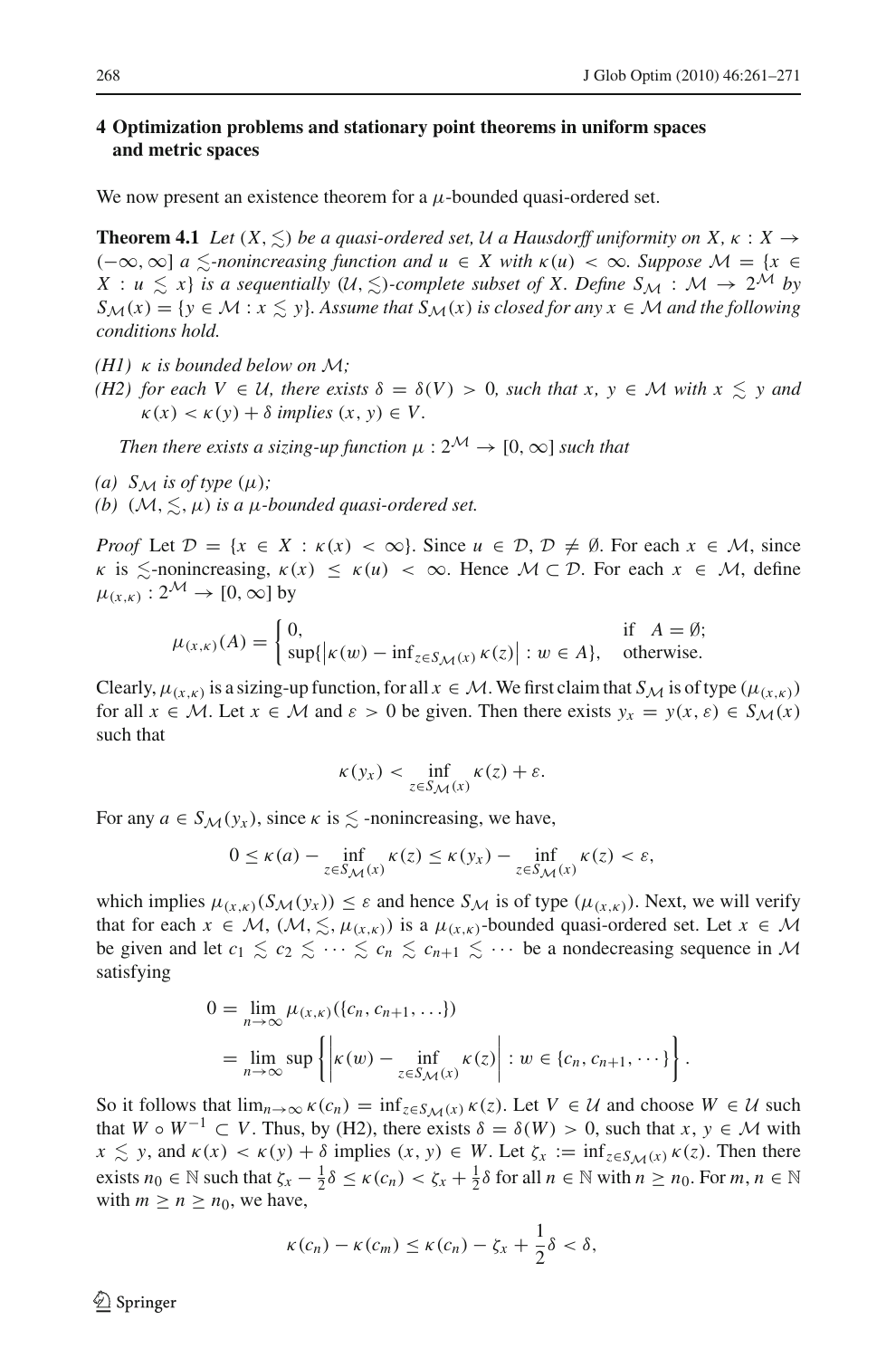which implies  $(c_n, c_m) \in W$  and hence  $(c_m, c_n) \in W^{-1}$ . Since  $W \circ W^{-1} \subset V$ , we have  $(c_n, c_m) \in V$  and  $(c_m, c_n) \in V$  for  $m \geq n \geq n_0$ . Therefore,  $\{c_n\}_{n \in \mathbb{N}}$  is a nondecreasing (*U*)-Cauchy sequence in *M*. By the sequentially ( $\mathcal{U}, \leq$ )-completeness of *M*, there exists *w* ∈ *M*, such that  $c_n$  → *w* as  $n$  → ∞. For each  $n \in \mathbb{N}$ , since  $S_M(c_n)$  is closed and

 $c_m \in S_M(c_m) \subseteq S_M(c_n)$  for all  $m \geq n$ ,

we obtain  $w \in S_{\mathcal{M}}(c_n)$  or  $c_n \leq w$ . So w is an upper bound of  $\{c_n\}$ . Therefore for each  $x \in \mathcal{M}, (\mathcal{M}, \leq, \mu_{(x, k)})$  is a  $\mu_{(x, k)}$ -bounded quasi-ordered set. The proof is completed.  $\Box$  $x \in \mathcal{M}, (\mathcal{M}, \leq, \mu_{(x,k)})$  is a  $\mu_{(x,k)}$ -bounded quasi-ordered set. The proof is completed.

<span id="page-8-0"></span>**Theorem 4.2** *Under the same hypothesis as in Theorem [4.1,](#page-7-0) for each*  $x \in M$ *, there exists*  $v_x \in M$  *such that* 

(*a*)  $\kappa(v_x) = \inf_{z \in S_M(x)} \kappa(z)$ ; (*b*)  $S_M(v_x) = \{v_x\}$ ; (*c*)  $v_x$  *is a maximal element of*  $M$ *.* 

*Proof* Applying Theorems [3.1](#page-3-0) and [4.1,](#page-7-0) for each  $x \in M$ , there exists  $v_x \in M$  such that  $x \leq v_x$ and  $\mu_{(x,k)}(S_M(v_x)) = 0$ . Since  $v_x \in S(v_x)$ ,  $\left| \kappa(v_x) - \inf_{z \in S_M(x)} \kappa(z) \right| \leq \mu_{(x,k)}(S_M(v_x)) = 0$ . Then  $S(M(v_x))$ 0. Therefore  $\kappa(v_x) = \inf_{z \in S_M(x)} \kappa(z)$  and (a) is proved. To see (b), since  $S_M(v_x) \subseteq S_M(x)$ and  $\kappa(v_x) \leq \kappa(z)$  for all  $z \in S_M(x)$ , we have  $\kappa(v_x) < \kappa(z) + \delta$  for all  $z \in S_M(v_x)$  and all  $\delta > 0$ . Hence, by (H2),  $(v_x, z) \in V$  for all  $z \in S_M(v_x)$  and all  $V \in U$ . Since *U* is a Hausdorff uniformity,  $S_M(v_x) = \{v_x\}$ . Finally, we prove conclusion (c). If  $v_x \leq \xi$  for some  $\xi \in M$ , then  $\xi \in S_M(v_x) = \{v_x\}$ . Hence  $v_x = \xi$  and  $v_x$  is a maximal element of M.  $\xi \in M$ , then  $\xi \in S_M(v_x) = \{v_x\}$ . Hence  $v_x = \xi$  and  $v_x$  is a maximal element of M.

<span id="page-8-1"></span>**Theorem 4.3** *Let*  $(X, U)$  *be a Hausdorff uniform space,*  $\varphi : X \to (-\infty, \infty]$  *a l.s.c. function and*  $u \in X$  with  $\varphi(u) < \infty$ *. Let*  $M = \{x \in X : \varphi(x) \leq \varphi(u)\}$  *be a sequentially* (*U*)*-complete subset of X, and T* :  $X \to 2^{\mathcal{M}}$  *a multivalued map with nonempty values. Suppose that* 

- (i)  $\varphi$  *is bounded below on*  $\mathcal{M}$ *;*
- (ii) *for each*  $x \in X$ *, there exists*  $y_x \in T(x)$  *such that*  $\varphi(y_x) \leq \varphi(x)$ *;*
- (iii) *for each V*  $\in \mathcal{U}$ *, there exists*  $\delta = \delta(V) > 0$ *, such that x*,  $y \in \mathcal{M}$  *with*  $\varphi(y) < \varphi(x)$  $\varphi(y) + \delta$  *implies*  $(x, y) \in V$ .

*Then there exists*  $v \in M$  *such that* 

(1)  $\varphi(v) < \varphi(u)$ ; (2)  $v \in \mathcal{F}(T)$ ; (3)  $\varphi(v) = \inf_{z \in \mathcal{M}} \varphi(z);$ 

*Proof* Define a quasi-order  $\leq_{(\varphi)}$  on *X* by

$$
x \lesssim_{(\varphi)} y \iff \varphi(y) \le \varphi(x).
$$

Then  $\varphi: X \to (-\infty, \infty]$  is a  $\leq_{(\varphi)}$  -nonincreasing function. Let  $S_M : \mathcal{M} \to 2^{\mathcal{M}}$  be defined by

$$
S_{\mathcal{M}}(x) = \{ y \in \mathcal{M} : x \lesssim_{(\varphi)} y \}
$$
  
=  $\{ y \in \mathcal{M} : \varphi(y) \leq \varphi(x) \}.$ 

It follows from the lower semicontinuity of  $\varphi$  that  $S_M(x)$  is closed for any  $x \in M$ . It is easy to see that all the conditions of Theorem[4.2](#page-8-0) are also satisfied. Therefore, by Theorem[4.2,](#page-8-0)

 $\mathcal{L}$  Springer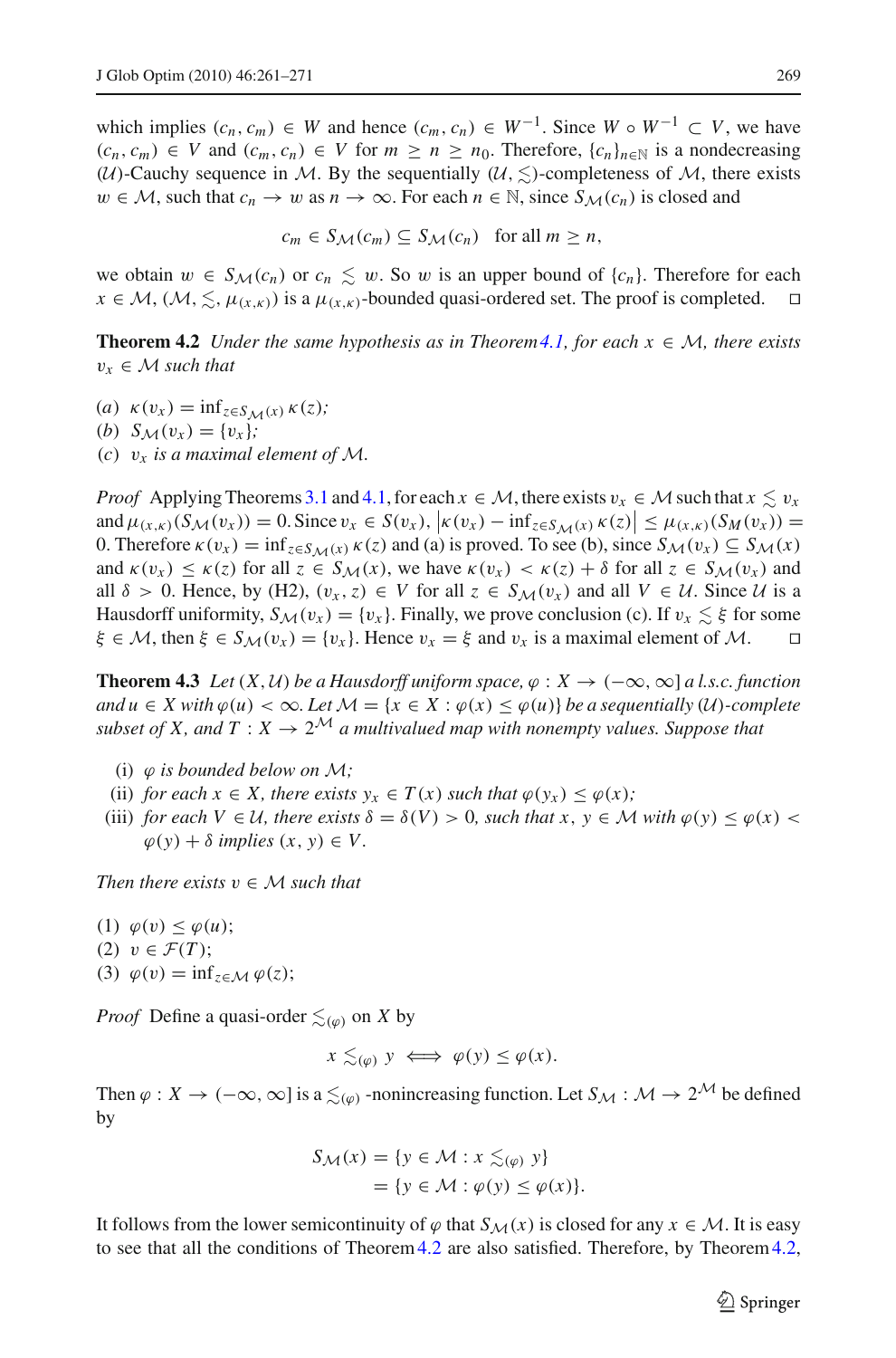there exists  $v = v(u) \in \mathcal{M} = \mathcal{S}_{\mathcal{M}(u)}$  such that the conclusions (1) and (3) hold. Let us prove (2). By (ii), there exists  $z_v \in T(v)$  such that  $\varphi(z_v) \leq \varphi(v)$ . So we have

$$
z_v \in S_{\mathcal{M}}(v) = \{v\},\
$$

which implies  $v = z_v \in T(v)$  or equivalently,  $v \in \mathcal{F}(T)$ . The proof is completed.

The following conclusion is immediate from Theorem [4.3.](#page-8-1)

<span id="page-9-0"></span>**Theorem 4.4** *Let*  $(X, U)$ *,*  $\varphi$ *, u,*  $M$  *and conditions* (*i*) *and* (*iii*) *be the same as in Theorem*[4.3](#page-8-1)*. If we assume that*  $T : X \to M$  *is a single-valued map satisfying*  $\varphi(Tx) \leq \varphi(x)$  *for*  $all x \in X$ , then the conclusions of Theorem [4.3](#page-8-1) hold.

*Remark 4.1* In [\[17\]](#page-10-9), Valyi had proved a uniform space version of Dancš–Hegedüs– Medvegyev's principle and gave some applications. Note that Theorems [4.3](#page-8-1) and [4.4](#page-9-0) are proved in this paper by applying Theorems [3.1](#page-3-0) and [4.1](#page-7-0) (or [4.2\)](#page-8-0) without the detour of using Dancš–Hegedüs–Medvegyev's principle.

As another consequence of Theorem 4.3, we have the following existence theorem in metric spaces.

**Theorem 4.5** *Let*  $(X, d)$  *be a complete metric space*  $u \in X$ ,  $f : X \to (-\infty, \infty]$  *be a l.s.c. function and*  $f(u) < \infty$ *. Let*  $\mathcal{M} = \{x \in X : f(x) \le f(u)\}\$ and  $T : X \to 2^{\mathcal{M}}$  a multivalued *map with nonempty values. Suppose that*

- (*i*) *f is bounded below on M;*
- (*ii*) *for each*  $x \in X$ *, there exists*  $y_x \in T(x)$  *such that*  $f(y_x) \le f(x)$ *;*
- (*iii*) *for each*  $\varepsilon > 0$ *, there exists*  $\delta = \delta(\varepsilon) > 0$ *, such that*  $x, y \in M$  *with*  $f(y) \le f(x)$  $f(y) + \delta$  *implies*  $d(x, y) < \varepsilon$ *.*

*Then the conclusions of Theorem[4.3](#page-8-1) hold.*

*Proof* It follows from the lower semicontinuity of *f* that *M* is closed in *X*, hence complete. For each  $\varepsilon > 0$ , let

$$
V(\varepsilon) = \{(x, y) \in X \times X : d(x, y) < \varepsilon\}.
$$

It is easy to see that the family  $U_d = \{V(\varepsilon) : \varepsilon > 0\}$  is a Hausdorff uniformity on *X* and *M* is  $(U_d)$ -complete. Therefore the results follow from Theorem 4.3 is  $(\mathcal{U}_d)$ -complete. Therefore the results follow from Theorem [4.3.](#page-8-1)

Finally, we establish a system of nonconvex equilibrium theorem in compact metric spaces.

<span id="page-9-1"></span>**Theorem 4.6** (System of nonconvex equilibrium theorem) *Let I be a finite index set. For each*  $i$  ∈ *I*, let  $(X_i, d_i)$  be a compact metric space and let  $X = \prod_{i \in I} X_i$  with the metric *d*(*x*, *y*) = sup<sub>*i*∈*I*</sub>  $d_i(x_i, y_i)$ *, where*  $x = (x_i)_{i \in I}$ *,*  $y = (y_i)_{i \in I}$  ∈ *X. For each*  $i \in I$ *, suppose that the function*  $F_i: X \times X_i \to \mathbb{R}$  *satisfies the following assumptions:* 

(i)  $F_i(x, x_i) = 0$  *for all*  $x = (x_i)_{i \in I} \in X$ ;

(ii)  $F_i(x, z_i) \leq F_i(x, y_i) + F_i(y, z_i)$  *for all x*,  $y, z \in X$ ;

(iii) *for each*  $x \in X$ ,  $y_i \rightarrow F_i(x, y_i)$  *is l.s.c. and bounded below;* 

(iv) *for each*  $y_i \in X_i$ ,  $x \to F_i(x, y_i)$  *is u.s.c.* 

*Then there exists*  $x_0 \in X$  *such that for each i*  $\in$  *I*,  $F_i(x_0, y_i) \ge 0$  *for all*  $y_i \in X_i$ *.*